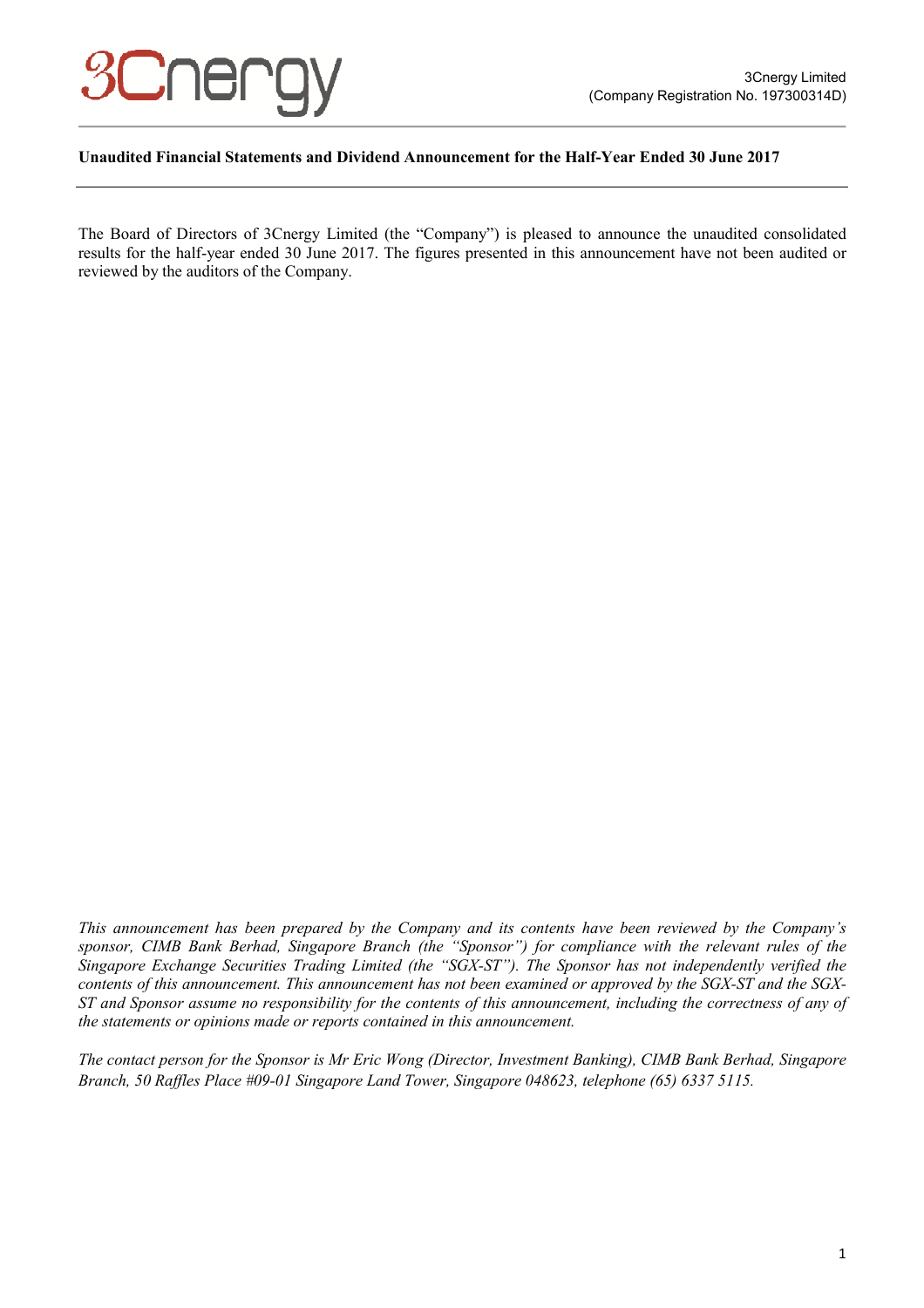# *Part I – INFORMATION REQUIRED FOR QUARTERLY (Q1, Q2 & Q3), HALF-YEAR AND FULL YEAR ANNOUNCEMENTS*

*1(a)(i)* **An income statement and statement of comprehensive income, or a statement of comprehensive income, for the group, together with a comparative statement for the corresponding period of the immediately preceding financial year.** 

|                                                                                                                                                                                      |             | FOR THE 6 MONTHS ENDED |             |            |
|--------------------------------------------------------------------------------------------------------------------------------------------------------------------------------------|-------------|------------------------|-------------|------------|
|                                                                                                                                                                                      |             | (Unaudited)            | (Unaudited) | Increase / |
|                                                                                                                                                                                      | <b>Note</b> | 30 Jun 2017            | 30 Jun 2016 | (decrease) |
|                                                                                                                                                                                      |             | S\$'000                | S\$'000     | %          |
| Revenue                                                                                                                                                                              |             | 201                    | 809         | (75.2)%    |
| Cost of services rendered and goods sold                                                                                                                                             |             | (499)                  | (437)       | 14.2 %     |
| Gross (loss) profit                                                                                                                                                                  |             | (298)                  | 372         | N.M.       |
| Other operating income                                                                                                                                                               | 1           | 18                     | 353         | (94.9)%    |
| Sales and distribution expenses                                                                                                                                                      |             | (7)                    | (2)         | 250.0%     |
| General and administrative expenses                                                                                                                                                  |             | (1,061)                | (1.739)     | (39.0)%    |
| Finance costs                                                                                                                                                                        | 2           | (4)                    | (23)        | $(82.6)$ % |
| Share of (loss) profit in a joint venture                                                                                                                                            |             | (6)                    | 7           | N.M.       |
| Loss before tax                                                                                                                                                                      | 3           | (1, 358)               | (1,032)     | 31.6%      |
| Income tax expense                                                                                                                                                                   | 4           | (18)                   | (64)        | (71.9)%    |
| Loss for the period                                                                                                                                                                  |             | (1, 376)               | (1,096)     | 25.5%      |
| Other comprehensive loss<br>Items that may be reclassified subsequently to profit & loss<br>- Exchange differences on translation of financial statements<br>of foreign subsidiaries |             | (249)                  |             | N.M.       |
| Other comprehensive loss for the period, net of tax                                                                                                                                  |             | (249)                  |             | N.M.       |
|                                                                                                                                                                                      |             |                        |             |            |
| Total comprehensive loss for the period                                                                                                                                              |             | (1,625)                | (1,096)     | 48.3%      |
| <b>Attributable to:</b>                                                                                                                                                              |             |                        |             |            |
| Owners of the Company                                                                                                                                                                |             | (1, 376)               | (1,096)     | 25.5%      |
| Loss for the period                                                                                                                                                                  |             | (1, 376)               | (1,096)     | 25.5%      |
| Attributable to:                                                                                                                                                                     |             |                        |             |            |
| Owners of the Company                                                                                                                                                                |             | (1,625)                | (1,096)     | 48.3%      |
| Total comprehensive loss for the period                                                                                                                                              |             | (1,625)                | (1,096)     | 48.3%      |
| Loss per share attributable to the                                                                                                                                                   |             |                        |             |            |
| owners of the Company (cents per share)                                                                                                                                              |             |                        |             |            |
| <b>Basic</b>                                                                                                                                                                         |             | (0.11)                 | (0.91)      | $(87.6)$ % |
| <b>Diluted</b>                                                                                                                                                                       |             | (0.11)                 | (0.91)      | (87.6)%    |
| Loss per share (cents per share)                                                                                                                                                     |             |                        |             |            |
| Basic                                                                                                                                                                                |             | (0.11)                 | (0.91)      | (87.9)%    |
| <b>Diluted</b>                                                                                                                                                                       |             | (0.11)                 | (0.91)      | $(87.6)$ % |

*Notes: N.M. – Not meaningful*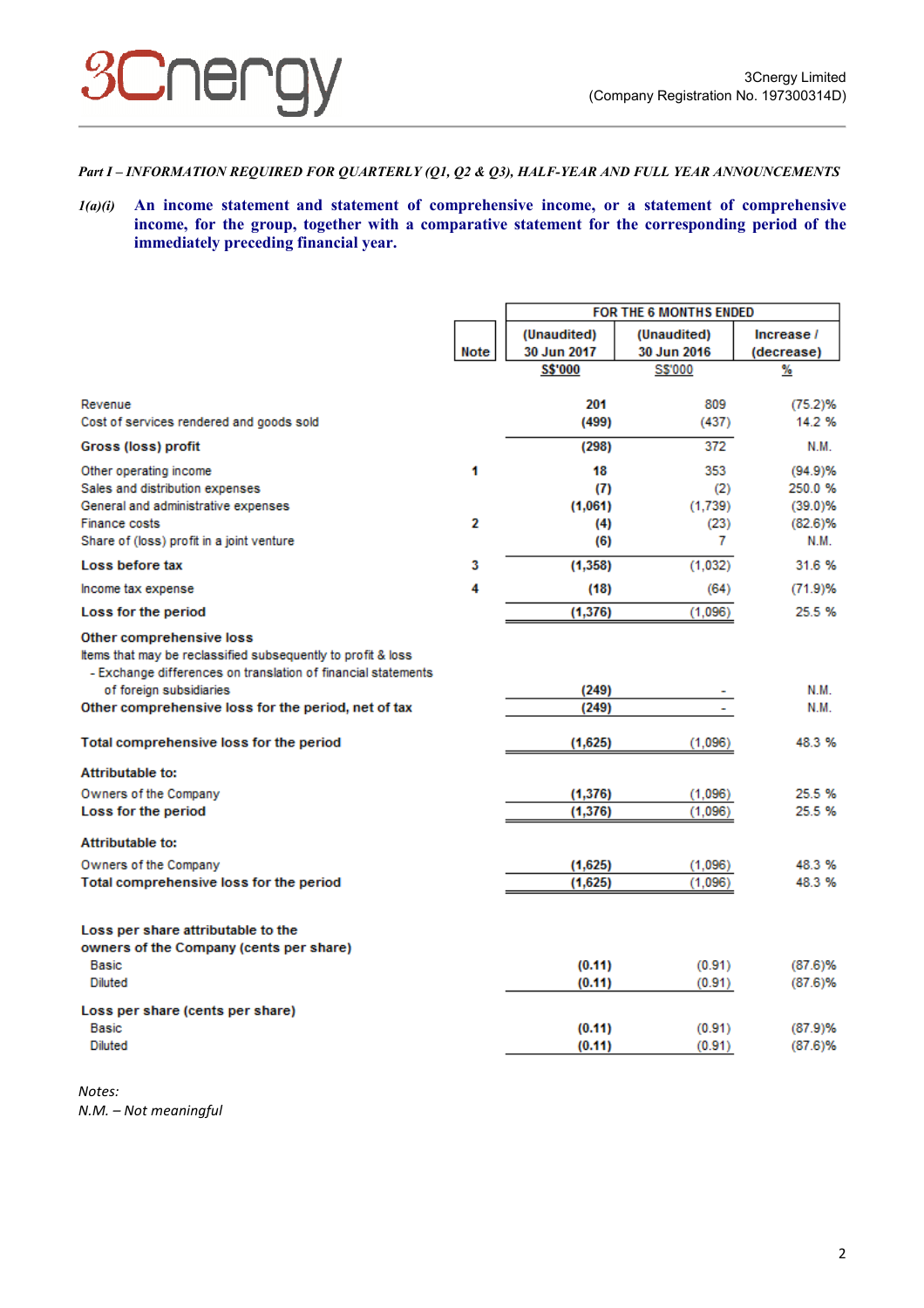# **3Cnergy**

# **1(a)(ii) Breakdown and explanatory notes to the consolidated statement of comprehensive income.**

# **Note 1 Other Income comprised the following:**

|                      | FOR THE 6 MONTHS ENDED                                                               |         |               |  |
|----------------------|--------------------------------------------------------------------------------------|---------|---------------|--|
|                      | (Unaudited)<br>(Unaudited)<br>Increase /<br>30 Jun 2016<br>30 Jun 2017<br>(decrease) |         |               |  |
|                      | <b>S\$'000</b>                                                                       | S\$'000 | $\frac{9}{6}$ |  |
| Rental income        |                                                                                      | 323     | N.M.          |  |
| Interest income      | 16                                                                                   | 19      | $(15.8)\%$    |  |
| Miscellaneous income | 2                                                                                    | 11      | $(81.8)\%$    |  |
|                      | 18                                                                                   | 353     | $(94.9)\%$    |  |

Notes: N.M. – Not meaningful

# **Note 2 Finance costs comprised the following:**

|                                                  | FOR THE 6 M ONTHS ENDED    |                            |                    |  |
|--------------------------------------------------|----------------------------|----------------------------|--------------------|--|
|                                                  | (Unaudited)<br>30 Jun 2017 | (Unaudited)<br>30 Jun 2016 |                    |  |
|                                                  | <b>S\$'000</b>             | S\$'000                    | <u>%</u>           |  |
| Hire purchase interest<br>Other interest expense | 4                          | 6<br>17                    | $(33.3)\%$<br>N.M. |  |
|                                                  | Δ                          | 23                         | $(82.6)\%$         |  |

#### Notes: N.M. – Not meaningful

### **Note 3 Loss before tax is stated after charging the following:**

|                                                 | FOR THE 6 MONTHS ENDED |             |               |
|-------------------------------------------------|------------------------|-------------|---------------|
|                                                 | (Unaudited)            | (Unaudited) | Increase /    |
|                                                 | 30 Jun 2017            | 30 Jun 2016 | (decrease)    |
|                                                 | <b>S\$'000</b>         | S\$'000     | $\frac{9}{6}$ |
| After charging:                                 |                        |             |               |
| Staff costs (including directors' remuneration) | 300                    | 333         | (9.9)%        |
| Depreciation of plant and equipment             | 66                     | 250         | $(73.6)\%$    |
| Amortisation of other intangible assets         | 35                     | 155         | $(77.4)\%$    |
| Directors fees                                  | 70                     | 71          | (1.4)%        |
| Rental of premises                              | 66                     | 377         | $(82.5)\%$    |
| Fixed assets w ritten off                       |                        | 33          | N.M.          |
| Professional fees                               | 125                    | 221         | (43.4)%       |

Notes: N.M. – Not meaningful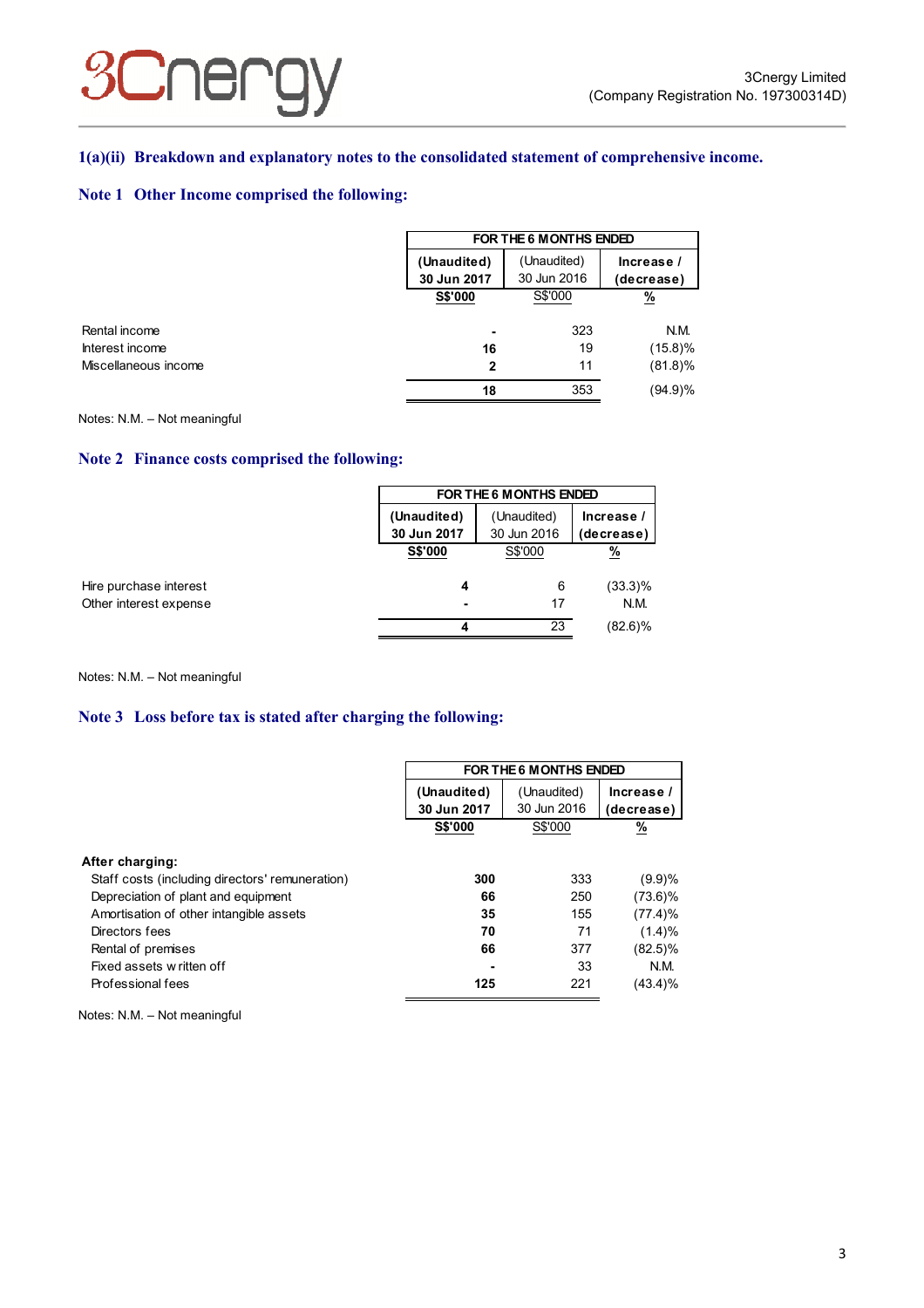

# **Note 4 Income tax comprised the following:**

|                            |                                                                                      | FOR THE 6 M ONTHS ENDED |          |  |  |
|----------------------------|--------------------------------------------------------------------------------------|-------------------------|----------|--|--|
|                            | (Unaudited)<br>(Unaudited)<br>Increase /<br>30 Jun 2016<br>30 Jun 2017<br>(decrease) |                         |          |  |  |
|                            | <b>S\$'000</b>                                                                       | S\$'000                 | <u>%</u> |  |  |
| Current Income tax expense | 18                                                                                   | 64                      | (71.9)%  |  |  |
|                            | 18                                                                                   | 64                      | (71.9)%  |  |  |

Notes: N.M. – Not meaningful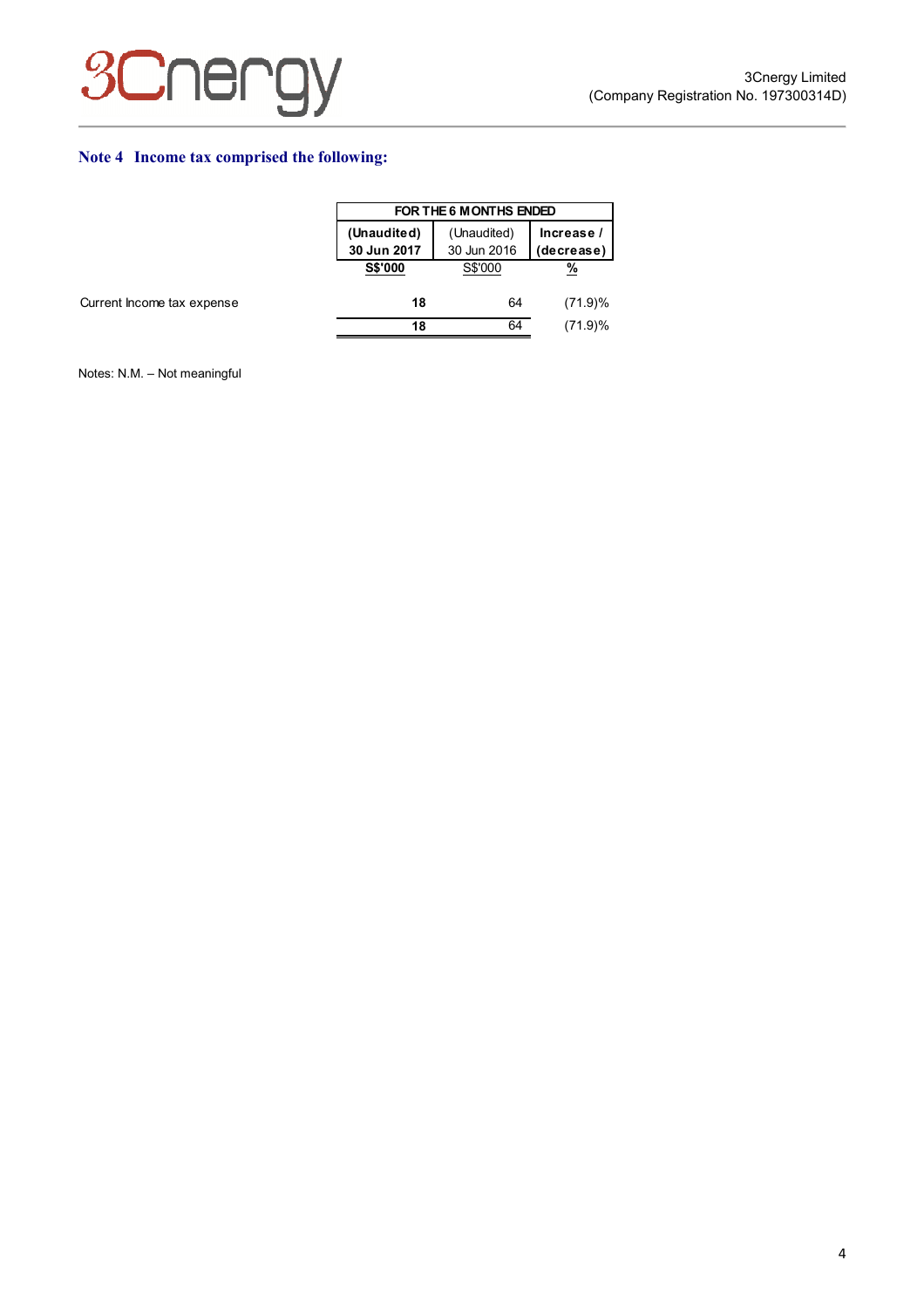# **3Cnergy**

# **1(b)(i) A statement of financial position (for the issuer and group), together with a comparative statement as at the end of the immediately preceding financial year.**

|                                                          |                         | Group       |                | Company     |
|----------------------------------------------------------|-------------------------|-------------|----------------|-------------|
|                                                          |                         |             |                |             |
|                                                          | 30 Jun 2017             | 31 Dec 2016 | 30 Jun 2017    | 31 Dec 2016 |
|                                                          | S\$'000                 | S\$'000     | <b>S\$'000</b> | S\$'000     |
| <b>Assets</b>                                            |                         |             |                |             |
| <b>Non-current assets</b>                                |                         |             |                |             |
|                                                          | 230                     | 282         | 108            | 127         |
| Property, plant and equipment<br>Other intangible assets | 308                     | 343         |                |             |
| Investments in subsidiaries                              |                         |             | 68,015         | 68,015      |
| Investment in joint venture                              | 144                     | 150         | 150            | 150         |
| Goodwill                                                 | 1,000                   | 1,000       |                |             |
| Land held for property development                       | 90,912                  | 90,196      |                |             |
|                                                          | 92,594                  | 91,971      | 68,273         | 68,292      |
| <b>Current assets</b>                                    |                         |             |                |             |
| Amount due from subsidiaries                             |                         |             | 8,599          | 12          |
| <b>Trade receivables</b>                                 | 30                      | 55          |                |             |
| Other receivables and deposits                           | 170                     | 126         | 21             |             |
| Prepayments                                              | 26                      | 20          | 26             | 19          |
| Cash and cash equivalents                                | 18,670                  | 4,016       | 16,100         | 3,656       |
| Pledged fixed deposit                                    | 42                      | 43.         |                |             |
| Property development cost                                | 59,216                  | 55,404      |                |             |
|                                                          | 78,154                  | 59,664      | 24,746         | 3,687       |
| <b>Total assets</b>                                      | 170,748                 | 151,635     | 93,019         | 71,979      |
| <b>Equity and liabilities</b>                            |                         |             |                |             |
| <b>Current liabilities</b>                               |                         |             |                |             |
| Amount due to subsidiaries                               |                         |             | 702            | 702         |
| Trade payables                                           | 75                      | 1           |                |             |
| Other payables and accruals                              | 945                     | 843         | 363            | 307         |
| Shareholder loan                                         | ۰                       | 3,885       |                | 3,885       |
| Amount due to customers for project                      |                         |             |                |             |
| management contracts<br>Amount due to joint venture      | 178<br>161              | 106<br>161  | 161            | 161         |
| <b>Finance lease liabilities</b>                         | 90                      | 88          | 56             | 55          |
| Bank borrowings                                          | 28,318                  | 17,556      |                |             |
| Income tax payable                                       | $\overline{\mathbf{2}}$ |             |                |             |
|                                                          | 29,769                  | 22,640      | 1,282          | 5,110       |
| <b>Non-current liabilities</b>                           |                         |             |                |             |
| Finance lease liabilities                                | 75                      | 120         | 39             | 67          |
| <b>Bank borrowings</b>                                   | 52,393                  | 64,426      |                |             |
| Deferred taxation                                        | 6                       | 6           |                |             |
|                                                          | 52,474                  | 64,552      | 39             | 67          |
| <b>Total liabilities</b>                                 | 82,243                  | 87,192      | 1,321          | 5,177       |
| <b>Net assets</b>                                        | 88,505                  | 64,443      | 91,698         | 66,802      |
| <b>Equity attributable to</b><br>owners of the Company   |                         |             |                |             |
| Share capital                                            | 109,554                 | 83,867      | 144,084        | 118,397     |
| Accumulated losses and other reserves                    | (21, 049)               | (19, 424)   | (52, 386)      | (51, 595)   |
| <b>Net equity</b>                                        | 88,505                  | 64,443      | 91,698         | 66,802      |
| <b>Total equity and liabilities</b>                      | 170,748                 | 151,635     | 93,019         | 71,979      |
|                                                          |                         |             |                |             |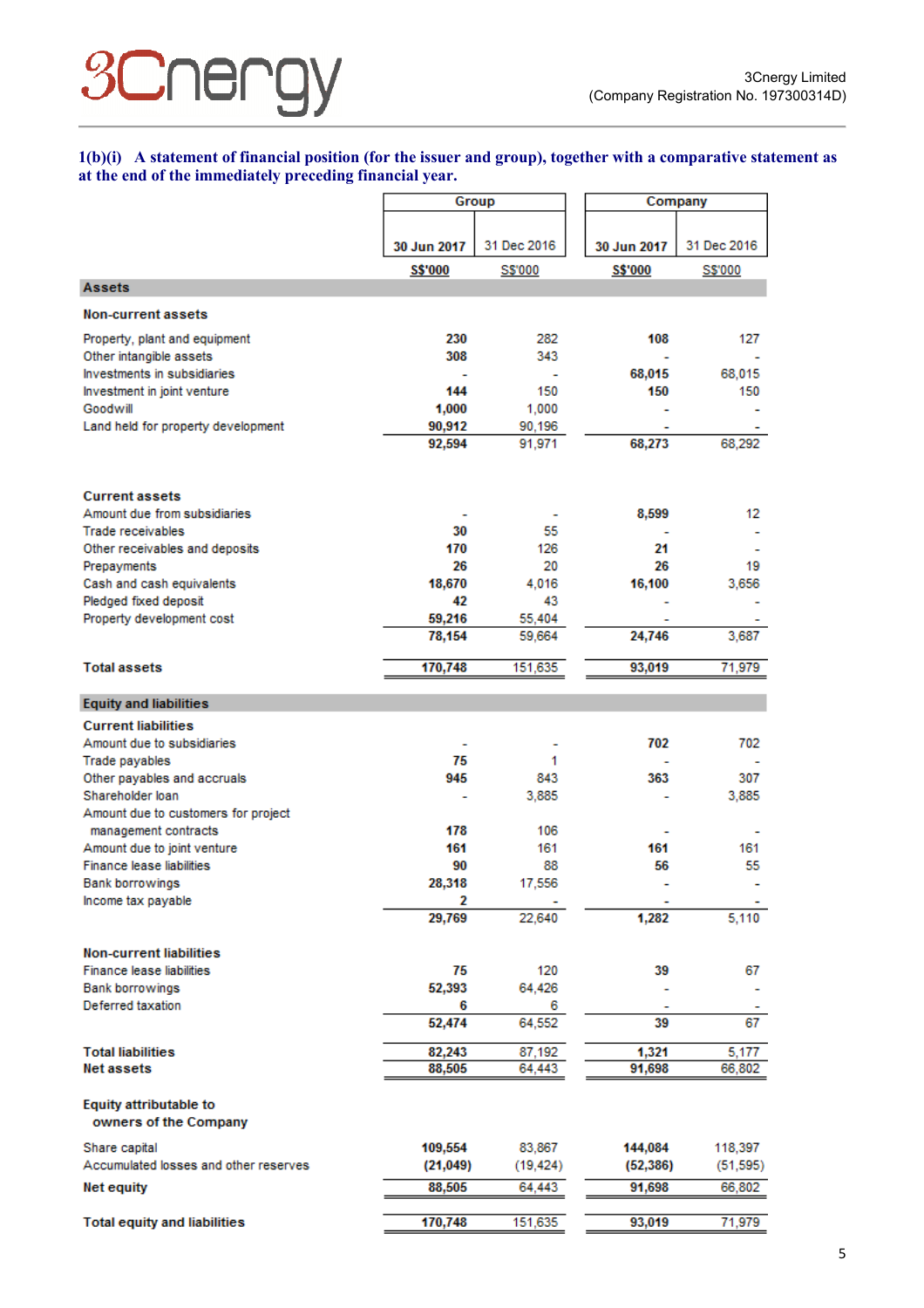

# **1(b)(ii) Aggregate amount of Group's borrowings and debt securities.**

#### **Amount repayable in one year or less, or on demand**

| As at 30 Jun 2017 |                          | As at 31 Dec 2016    |         |
|-------------------|--------------------------|----------------------|---------|
| <b>Secured</b>    | <b>Unsecured</b>         | Secured<br>Unsecured |         |
| <b>S\$'000</b>    | <b>S\$'000</b>           | S\$'000              | S\$'000 |
| 28,408            | $\overline{\phantom{0}}$ | 17.644               | 3.885   |
|                   |                          |                      |         |

#### **Amount repayable after one year**

| As at 30 Jun 2017 |                          | As at 31 Dec 2016    |         |  |
|-------------------|--------------------------|----------------------|---------|--|
| <b>Secured</b>    | <b>Unsecured</b>         | Secured<br>Unsecured |         |  |
| <b>S\$'000</b>    | <b>S\$'000</b>           | S\$'000              | S\$'000 |  |
| 52,468            | $\overline{\phantom{0}}$ | 64.546               |         |  |
|                   |                          |                      |         |  |

The Group's borrowings mainly consist of bank borrowings and finance lease liabilities.

The bank borrowings are solely attributable to the term loans and revolving facilities recorded in 3C Marina Park Sdn. Bhd. (formerly known as Liberty Bridge Sdn Bhd) ("3C Marina") which owns the legal and beneficial title to several parcels of undeveloped lands in Puteri Harbour, Johor Bahru, Malaysia (the "CN Lands").

3C Marina has a non-current term loan facilities of RM163 million (S\$52.39 million) from Public Bank Berhad ("PBB"). These term loans are secured by a charge over the lands and a general debenture that created a fixed and floating charge over the assets of 3C Marina. The short term bank borrowings of RM88 million (S\$28.32 million) which is also from 3C Marina comprises of term loans and several revolving facilities from PBB. The revolving credit facilities are secured by a charge over the lands and a second general debenture that created a fixed and floating charge over the assets of 3C Marina.

The finance lease liabilities related to purchase of office equipment and motor vehicles for the Group's operations. The finance lease for the office equipment is payable in 44 monthly installments with effect from July 2015. The finance lease for the motor vehicles are payable in 60 monthly installments with effect from December 2013 and 84 monthly installments with effect from November 2014.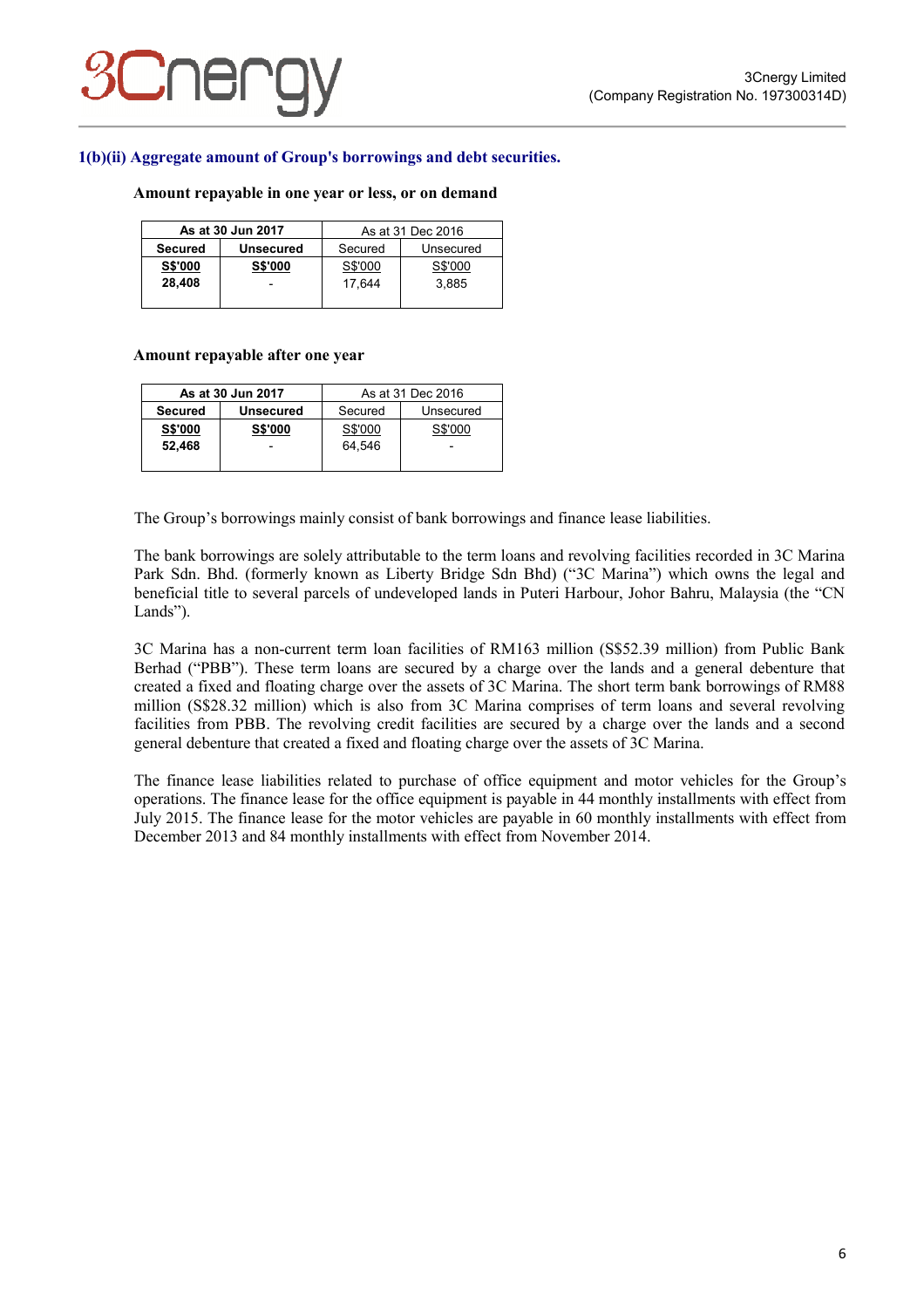

**1(c) A statement of cash flows (for the group), together with a comparative statement for the corresponding period of the immediately preceding financial year.** 

|                                                        | Group          |                |
|--------------------------------------------------------|----------------|----------------|
|                                                        | (Unaudited)    | (Unaudited)    |
|                                                        | 30 Jun 2017    | 30 Jun 2016    |
|                                                        | <b>S\$'000</b> | <b>S\$'000</b> |
|                                                        |                |                |
| <b>Cash flows from operating activities</b>            |                |                |
| Loss before taxation                                   | (1,358)        | (1,032)        |
|                                                        |                |                |
| <b>Adjustments for:</b>                                |                |                |
| Depreciation of plant and equipment                    | 66             | 250            |
| Amortisation of intangible assets                      | 35             | 155            |
| Interest income                                        | (16)           | (19)           |
| Interest expense                                       | 4              | 23.            |
| Fixed assets written off                               |                | 33.            |
| Share of loss/(profit) in a joint venture              | 6              | (7)            |
| Unrealised exchange differences                        | 535            |                |
|                                                        |                |                |
| Operating cash flows before changes in working capital | (728)          | (597)          |
| Increase/(Decrease) in receivables                     | (23)           | 162            |
| Increase/(Decrease) in amount due to customers         |                |                |
| for project management contracts                       | 72             | (477)          |
| (Decrease)/Increase in payables                        | (210)          | 246            |
| Decrease in provision for onerous contract             |                | (238)          |
| Expenditure on land held for property development      | (3,736)        |                |
| Cash used in operations                                | (4,625)        | (904)          |
|                                                        |                |                |
| Interest received                                      | 16             | 19             |
| Interest paid                                          | (1,568)        | (23)           |
| Income tax paid                                        | (15)           | (89)           |
| Net cash used in operating activities                  | (6, 192)       | (997)          |
| Cash flows from investing activities                   |                |                |
| Purchase of plant and equipment                        | (4)            | (31)           |
| Net cash used in investing activities                  | (4)            | (31)           |
|                                                        |                |                |
| Cash flows from financing activities                   |                |                |
| Increase in amount due to joint venture                |                | 35             |
| (Repayment of)/Increase in shareholder loan            | (3,885)        | 935            |
| Repayment of obligations under finance lease           | (44)           | (39)           |
| Repayment of bank borrowings                           | (908)          |                |
| Proceeds on issue of shares                            | 25,687         |                |
| Net cash from financing activities                     | 20,850         | 931            |
|                                                        |                |                |
| Net increase/(decrease) in cash and cash equivalents   | 14,654         | (97)           |
| Cash and cash equivalents at beginning of the period   | 4,016          | 330            |
| Cash and cash equivalents at end of the period         | 18,670         | 233            |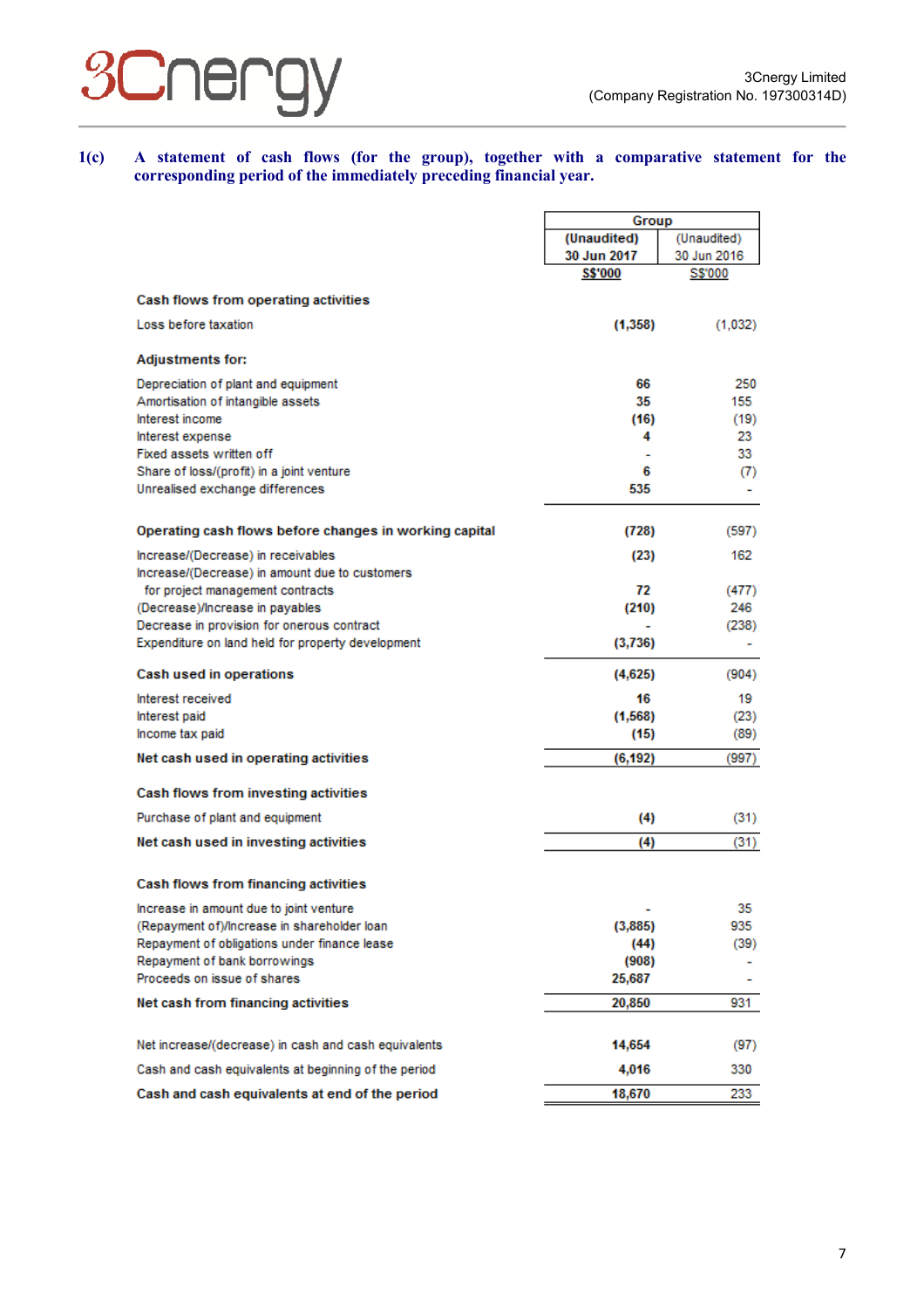Jer

**1(d)(i) A statement (for the issuer and group) showing either (i) all changes in equity or (ii) changes in equity other than those arising from capitalisation issues and distributions to shareholders, together with a comparative statement for the corresponding period of the immediately preceding financial year.** 

|                                                     | Attributable to owners of the Company |                        |                       |                 |
|-----------------------------------------------------|---------------------------------------|------------------------|-----------------------|-----------------|
|                                                     | Share<br>capital                      | Translation<br>reserve | Accumulated<br>losses | Total<br>equity |
|                                                     | \$'000                                | \$'000                 | \$'000                | \$'000          |
| Group                                               |                                       |                        |                       |                 |
| Balance at 1 January 2016                           | 12,886                                | (401)                  | (11, 898)             | 587             |
| Loss for the period                                 |                                       | ٠                      | (1,096)               | (1,096)         |
| Other comprehensive loss for the period, net of tax |                                       |                        |                       | -               |
| Total comprehensive loss for the period             |                                       |                        | (1,096)               | (1,096)         |
| Balance at 30 June 2016                             | 12,886                                | (401)                  | (12,994)              | (509)           |
| Balance at 1 January 2017                           | 83,867                                | (2,340)                | (17,084)              | 64,443          |
| <b>Issuance of shares</b>                           | 25,687                                |                        |                       | 25,687          |
| Loss for the period                                 |                                       |                        | (1, 376)              | (1,376)         |
| Other comprehensive loss for the period, net of tax |                                       | (249)                  |                       | (249)           |
| Total comprehensive loss for the period             |                                       | (249)                  | (1,376)               | (1,625)         |
| Balance at 30 June 2017                             | 109,554                               | (2,589)                | (18, 460)             | 88,505          |

|                                                                             | Attributable to owners of the parent |                          |                       |                 |
|-----------------------------------------------------------------------------|--------------------------------------|--------------------------|-----------------------|-----------------|
|                                                                             | Share<br>capital                     | Translation<br>reserve   | Accumulated<br>losses | Total<br>equity |
| <b>Company</b>                                                              | \$'000                               | \$'000                   | \$'000                | \$'000          |
| Balance at 1 January 2016<br>Profit for the period representing             | 47,416                               |                          | (45, 547)             | 1,869           |
| Total comprehensive income for the period<br>Balance at 30 June 2016        | 47,416                               |                          | (779)<br>(46, 326)    | (779)<br>1,090  |
| Balance at 1 January 2017                                                   | 118,397                              |                          | (51, 595)             | 66,802          |
| <b>Issuance of shares</b>                                                   | 25,687                               | $\overline{\phantom{a}}$ |                       | 25,687          |
| Loss for the period representing<br>Total comprehensive loss for the period |                                      |                          | (791)                 | (791)           |
| Balance at 30 June 2017                                                     | 144,084                              |                          | (52, 386)             | 91,698          |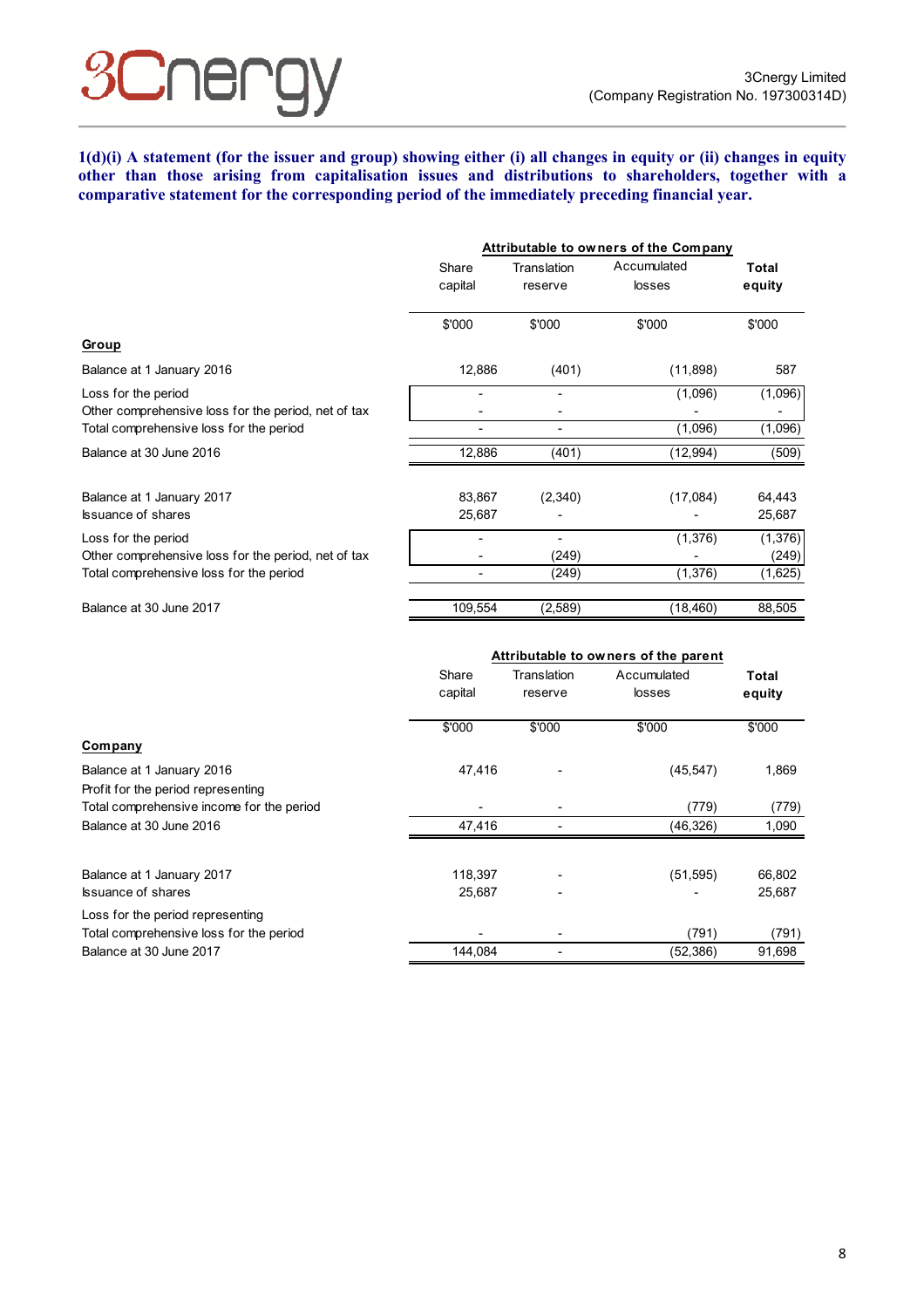

**1(d)(ii) Details of any changes in the company's share capital arising from rights issue, bonus issue, share buybacks, exercise of share options or warrants, conversion of other issues of equity securities, issue of shares for cash or as consideration for acquisition or for any other purpose since the end of the previous period reported on. State the number of shares that may be issued on conversion of all the outstanding convertibles, if any, against the total number of issued shares excluding treasury shares and subsidiary holdings of the issuer, as at the end of the current financial period reported on and as at the end of the corresponding period of the immediately preceding financial year. State also the number of shares held as treasury shares and the number of subsidiary holdings, if any, and the percentage of the aggregate number of treasury shares and subsidiary holdings held against the total number of shares outstanding in a class that is listed as at the end of the current financial period reported on and as at the end of the corresponding period of the immediately preceding financial year.**

#### **(A) Share Capital**

|                                                                  | Company                |                                 |
|------------------------------------------------------------------|------------------------|---------------------------------|
|                                                                  | No of shares<br>issued | Share capital<br><b>S\$'000</b> |
| Issued and fully paid:                                           |                        |                                 |
| As at 1 January 2017                                             | 1,150,145,242          | 118,397                         |
| Issue of new shares pursuant to the Rights cum<br>Warrants Issue | 383, 381, 747          | 25,687                          |
| As at 30 June 2017                                               | 1,533,526,989          | 144.084                         |

During the current financial period, the Company had on 31 May 2017 completed a rights issue of 383,381,747 new ordinary shares in the capital of the Company (the "Rights Shares") at an issue price of S\$0.067 for each Rights Share, with up to 766,763,494 free detachable warrants (the "Warrants"), each Warrant carrying the right to subscribe for one (1) new ordinary share in the capital of the Company (the "New Share") at an exercise price of S\$0.10 for each New Share, on the basis of one (1) Rights Share for every three (3) existing ordinary shares in the capital of the Company (the "Shares") held by the shareholders of the Company ("Rights cum Warrants Issue").

# **(B) Convertibles and treasury shares**

As at 30 June 2017, the Company had 766,763,494 outstanding Warrants, exercisable into 766,763,494 New Shares, representing approximately 50% of the total number of issued ordinary shares of the Company (excluding treasury shares). As at 30 June 2016, the Company had no outstanding convertible instruments.

As at 30 June 2016 and 30 June 2017, the Company did not hold any treasury shares and there were no subsidiary holdings.

#### **1(d)(iii) To show the total number of issued shares excluding treasury shares as at the end of the current financial period and as at the end of the immediately preceding year.**

|                                                           | Company          |                    |  |
|-----------------------------------------------------------|------------------|--------------------|--|
|                                                           | As at 30-June-17 | As at $31$ -Dec-16 |  |
| Total number of issued shares (excluding treasury shares) | 1,533,526,989    | 1,150,145,242      |  |

The Company has no treasury shares as at 30 June 2016, 30 June 2017 and 31 December 2016.

### **1(d)(iv) A statement showing all sales, transfers, cancellation and/or use of treasury shares as at the end of the current financial period reported on.**

Not applicable. The Company did not have any treasury shares during and as at the end of the current financial period reported on.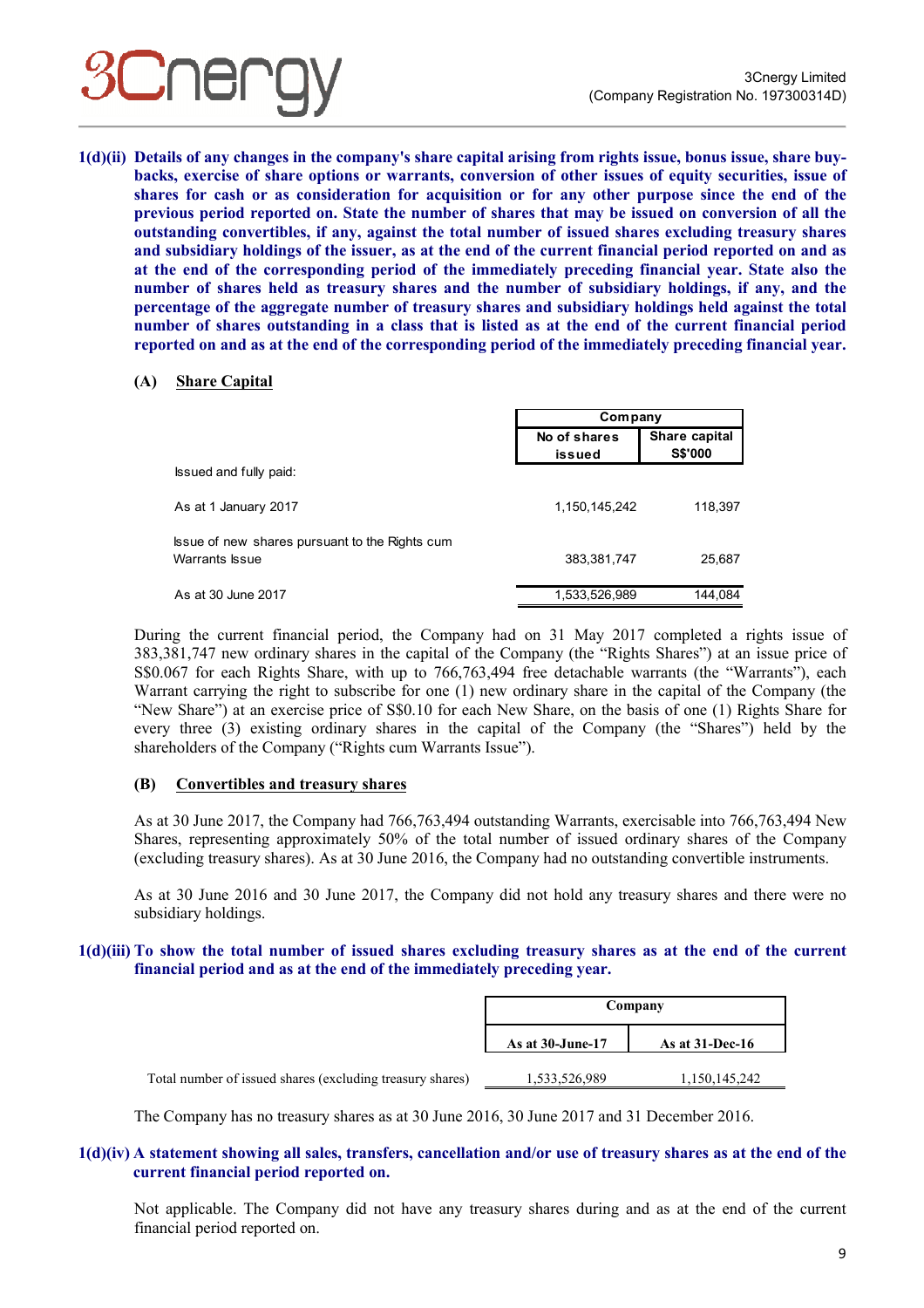

**1(d)(v) A statement showing all sales, transfers, cancellation and/or use of subsidiary holdings as at the end of the current financial period reported on.** 

Not applicable. The Company did not have any subsidiary holdings during and as at the end of the current financial period reported on.

**2. Whether the figures have been audited, or reviewed and in accordance with which auditing standard or practice.** 

The figures have not been audited or reviewed by the Company's auditor.

**3. Where the figures have been audited or reviewed, the auditors' report (including any qualifications or emphasis of matter).** 

Not applicable.

**4. Whether the same accounting policies and methods of computation as in the issuer's most recently audited annual financial statements have been applied.** 

Save as disclosed in paragraph 5 below, the Group had consistently applied the same accounting policies and methods of computation in the preparation of the financial statements for the current financial period reported as in the audited financial statements for the financial year ended 31 December 2016.

**5. If there are any changes in the accounting policies and methods of computation, including any required by an accounting standard, what has changed, as well as the reasons for, and the effect of, the change.** 

Not Applicable. There are no changes in the accounting policies, and methods of computation, including any required by an accounting standard.

**6. Earnings per ordinary share of the group for the current period reported on and the corresponding period of the immediately preceding financial year, after deducting any provision for preference dividends.** 

|                                                                                      | Group         |             |  |
|--------------------------------------------------------------------------------------|---------------|-------------|--|
|                                                                                      | (Unaudited)   | (Unaudited) |  |
|                                                                                      | 30-Jun-17     | 30-Jun-16   |  |
| Loss per share (in cents):-                                                          |               |             |  |
| (a) Basic loss based on the weighted average number of                               |               |             |  |
| ordinary shares on issue                                                             | (0.11)        | (0.91)      |  |
| (b) On fully diluted basis                                                           | (0.11)        | (0.91)      |  |
| Weighted average number of shares used in computation of<br>basic earnings per share | 1,218,301,997 | 119,921,362 |  |

Basic loss per ordinary share is computed by dividing the net loss attributable to the equity holders in each financial period by the weighted average number of ordinary shares in issue during the respective financial period.

The basic and fully diluted loss per share for the current financial period were the same as the exercise price of the outstanding Warrants were higher than the issued ordinary shares' price. There was no dilutive ordinary share in existence for the previous financial period.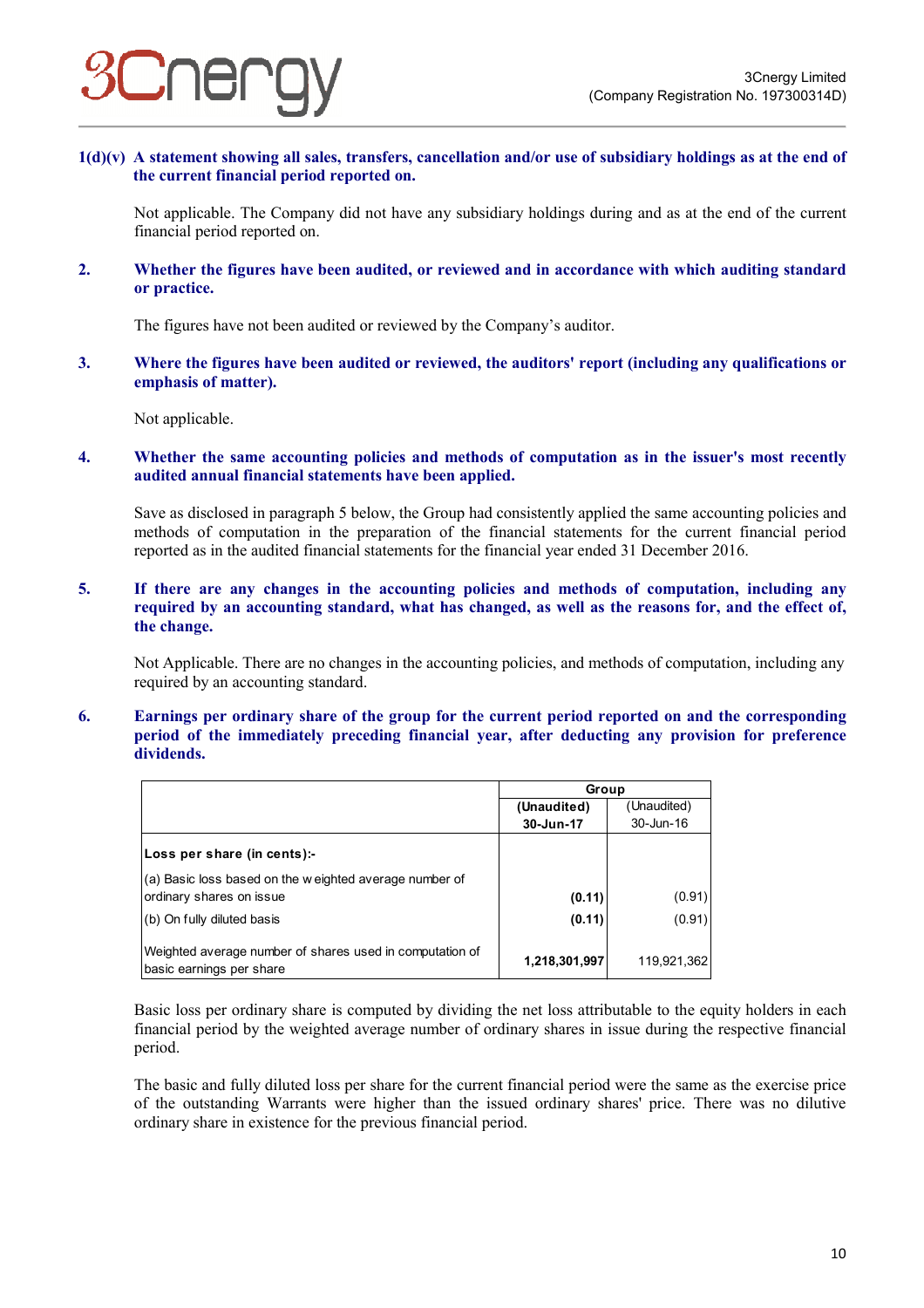**7. Net asset value (for the issuer and group) per ordinary share based on the total number of issued shares excluding treasury shares of the issuer at the end of the (a) current period reported on; and (b) immediately preceding financial year.** 

|                                            | Group         |               | Company       |               |
|--------------------------------------------|---------------|---------------|---------------|---------------|
|                                            | (Unaudited)   | (Audited)     | (Unaudited)   | (Audited)     |
|                                            | 30-Jun-17     | 31-Dec-16     | 30-Jun-17     | 31-Dec-16     |
| Net asset value ("NAV") per ordinary share |               |               |               |               |
| based on issued share capital (in cents)   | 5.8           | 5.6           | 6.0           | 5.8           |
| Number of Issued shares                    | 1,533,526,989 | 1,150,145,242 | 1,533,526,989 | 1,150,145,242 |

The NAV per ordinary share for the Group and the Company as at 30 June 2017 and 31 December 2016 were calculated based on the respective NAV for the Group and the Company divided by the number of issued shares as at the respective balance sheet date.

**8. A review of the performance of the group, to the extent necessary for a reasonable understanding of the group's business. The review must discuss any significant factors that affected the turnover, costs, and earnings of the group for the current financial period reported on, including (where applicable) seasonal or cyclical factors. It must also discuss any material factors that affected the cash flow, working capital, assets or liabilities of the group during the current financial period reported on.** 

# **INCOME STATEMENT**

# **Overview**

On 25 May 2017, the Company announced the completion of its Rights cum Warrants Issue and the Rights Shares and Warrants are listed on Catalist on 30 May 2017 and 31 May 2017 respectively.

The Group's loss, net of tax had increased from S\$1.1 million in the six months financial period ended 30 June 2016 ("HY2016") to S\$1.4 million in the six months financial period ended 30 June 2017 ("HY2017") mainly due to project management expenses of approximately S\$0.32 million charged by Orientis Solutions Sdn Bhd ("OSSB") to 3C Marina for the development of CN Lands during the financial period. However, revenue is yet to be generated from the development of CN Lands as of HY2017.

# **Revenue**

The Group's total revenue has decreased by approximately S\$608,000 or 75.2% from S\$809,000 in HY2016 to S\$201,000 million in HY2017. The decrease was mainly due to a decrease in revenue contribution from OSSB as a result of revision downward in contract sum for one of its projects. In addition, after completion of the acquisition of 3C Marina on 11 August 2016 when became a subsidiary of the Group, project management service revenue charged from OSSB to 3C Marina were eliminated at Group level as compared to an amount of S\$473,000 recorded in HY2016. OSSB provides architectural design, project financial feasibility assessment, engineering expertise and construction management services.

# **Gross (loss) profit**

In HY2017, the Group's gross loss is S\$298,000 as compared to gross profit of S\$372,000 in HY2016. It is because project management expenses of approximately S\$320,000 charged by OSSB to 3C Marina for the development of CN Lands during the financial period. However, revenue is yet to be generated from the development of CN Lands as of HY2017.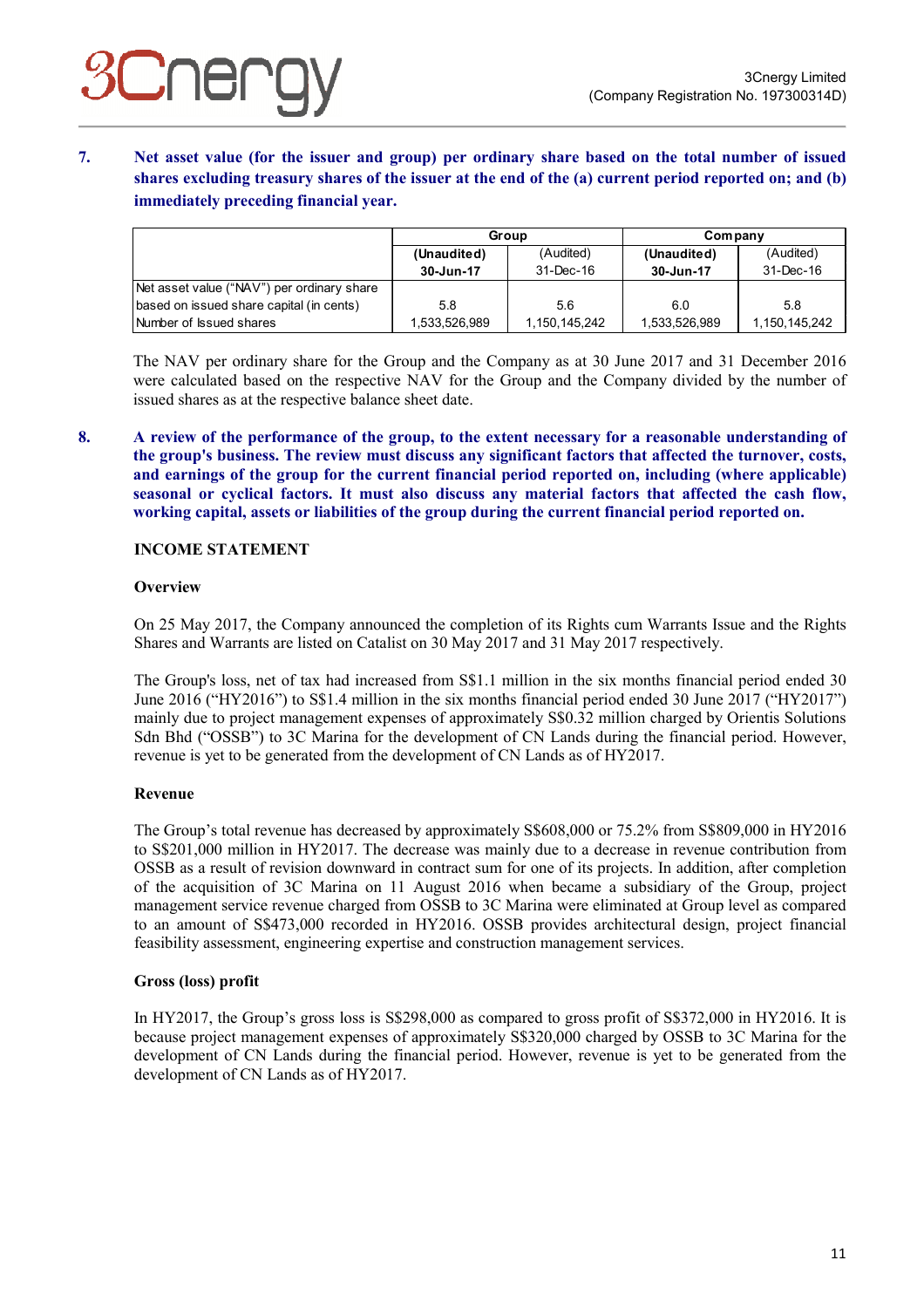# **Other operating income**

Other income comprised mainly rental income, interest income and government grants. Other income has decreased by approximately S\$335,000 or 94.9% from S\$353,000 in HY2016 to S\$18,000 in HY2017. The decrease was mainly due to the cessation of rental income after the return of office premise upon expiry of the lease.

#### **Sales and distribution expenses**

Sales and distribution expenses mainly comprised advertisement and promotion expenses and entertainment expenses. Sales and distribution expenses remain insignificant as per the prior year.

### **General and administrative expenses ("G&A Expenses")**

G&A Expenses comprised mainly salaries and related costs, audit fees, secretarial fees, tax fees, professional fees, rental, and printing and stationeries expenses. The G&A Expenses decreased by approximately S\$678,000 or 39% from S\$1.739 million in HY2016 to S\$1.061 million in HY2017 mainly due to the decrease in rental cost, depreciation expense and fixed assets written off by approximately S\$311,000, S\$184,000 and S\$33,000 respectively after the return of office premise upon expiry of the lease. The decrease in G&A Expenses was also due to a decrease in amortisation expense of other intangible assets by approximately S\$120,000 or 78.1% from S\$155,000 in HY2016 to S\$35,000 in HY2017.

### **Finance Costs**

Finance Costs comprised mainly interest expenses. Interest expense has decreased by approximately S\$19,000 or 82.6% from S\$23,000 in HY2016 to S\$4,000 in HY2017 mainly due to a decrease in hire purchase interest and also a decrease in imputed interest payable on rental deposits received from subtenants.

# **BALANCE SHEET**

Property, plant and equipment decreased by S\$52,000 from S\$282,000 as at 31 December 2016 to S\$230,000 as at 30 June 2017. The decrease was mainly due to depreciation of non-current assets of the Group.

Land held for property development of S\$90.91 million as at 30 June 2017 relates to the land cost and borrowing cost capitalised for the two parcels of undeveloped lands held by 3C Marina. Land held for property development will be transferred to property development cost when development activities commence and are expected to be complete within the Company's normal operating cycle. Land held for property development increased by approximately \$0.72 million mainly due to capitalisation of borrowing cost.

Other intangible assets decreased by approximately S\$35,000 from S\$343,000 million as at 31 December 2016 to S\$308,000 as at 30 June 2017, due to amortisation of assets during the financial period.

Trade receivables decreased by approximately S\$25,000 from S\$55,000 as at 31 December 2016 to S\$30,000 as at 30 June 2017, mainly due to recovery of debts.

Other receivables and deposits increased by approximately S\$44,000 from S\$126,000 as at 31 December 2016 to S\$170,000 as at 30 June 2017, mainly due to additional deposits paid for development project during the financial period.

Cash and cash equivalents increased by approximately S\$14.65 million mainly due to proceeds received from the Rights cum Warrants Issue, which was partially offset by payments made for shareholder loan settlement, partial term loans settlement, land development expenses and working capital purposes.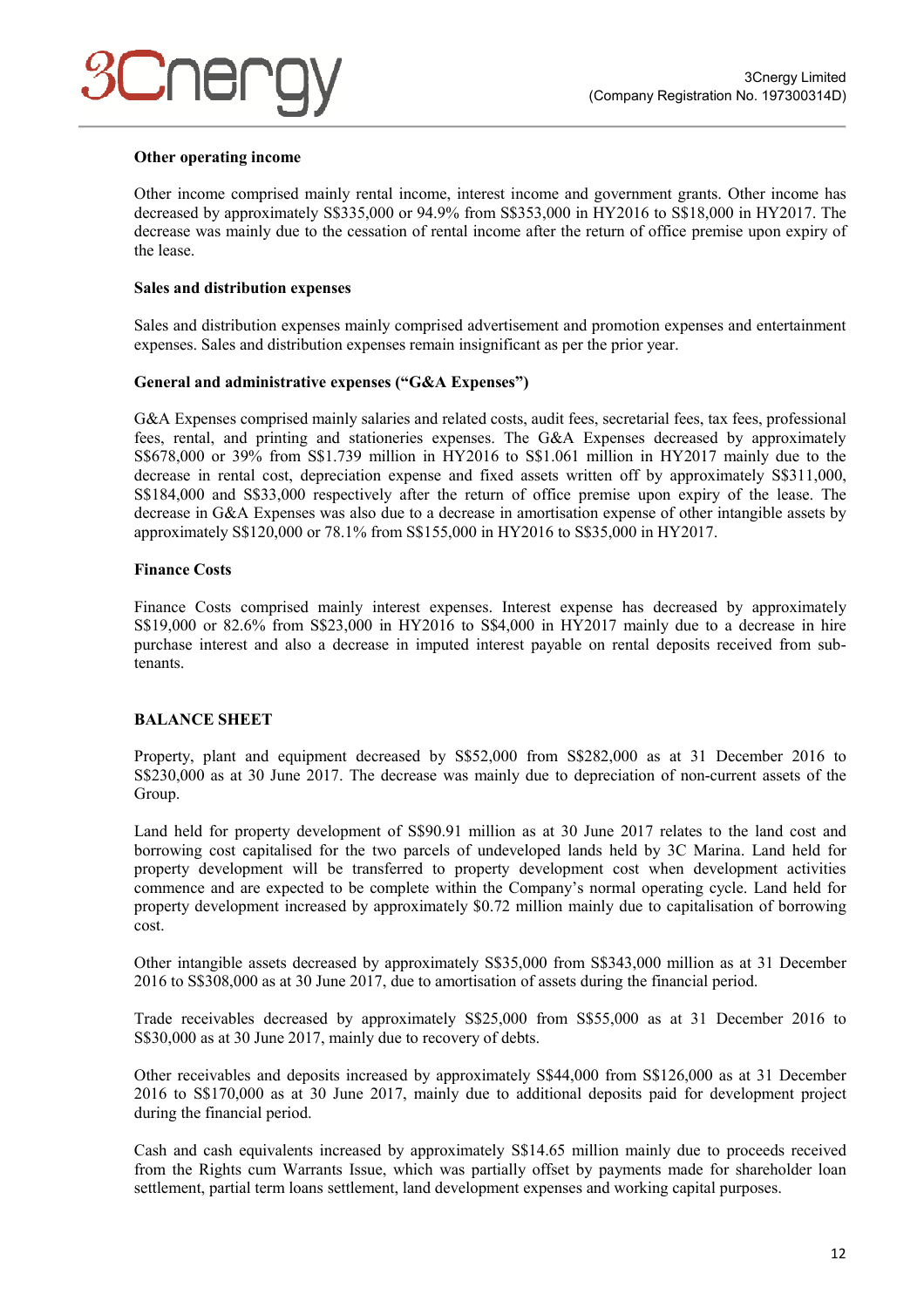Property development cost comprised costs of lands, direct materials, direct labour, other direct costs attributable overheads, borrowing costs and payments to subcontractors arising from the land held by 3C Marina. As at 30 June 2017, the property development cost was S\$59.22 million which had increased by approximately S\$3.82 million from S\$55.40 million as at 31 December 2016. The increase is mainly due to costs capitalised for development works progressively done up to 30 June 2017. 3C Marina obtained approval for the development of one of its land parcels on 23 January 2017.

Trade payables increased by S\$74,000 from S\$1,000 as at 31 December 2016 to S\$75,000 as at 30 June 2017, mainly due to the amount owing for the development expenses.

Other payables and accruals increased by approximately S\$102,000 from S\$843,000 as at 31 December 2016 to S\$945,000 as at 30 June 2017, mainly due to an increase in accruals of loan interest as at 30 June 2017.

Amount due to customers for project management contracts increased by S\$72,000 from S\$106,000 as at 31 December 2016 to S\$178,000 as at 30 June 2017. The increase was mainly due to the increase in progress billings recognised in 2017 for OSSB.

The current and non-current bank borrowings of the Group amounted to S\$80.71 million and S\$81.98 million as at 30 June 2017 and 31 December 2016 respectively. The bank borrowings reduced by S\$1.27 million because of repayments made during the financial period.

The current and non-current finance lease liabilities decreased by S\$43,000 from S\$208,000 as at 31 December 2016 to S\$165,000 as at 30 June 2017, mainly due repayments made during the financial period.

In accordance to the intended usage of proceeds from the Rights cum Warrants Issue as disclosed in the circular dated 5 April 2017, the Group has fully settled the shareholder loan of S\$3.89 million during the financial period.

The Group reported a positive working capital of S\$48.39 million as at 30 June 2017 as compared to S\$37.02 million as at 31 December 2016. Cash balance outstanding as at 30 June 2017 stood at approximately S\$18.67 million.

# **CASH FLOW STATEMENT**

Net cash used in operating activities in HY2017 was approximately S\$6.19 million, mainly due to an operating cash outflow of approximately S\$730,000 before changes in working capital, increase in receivables of S\$23,000, decrease in payables of S\$210,000 and expenditure on land held for property development of S\$3.74 million. This was partially offset by an increase in amount due to customers for project management contracts of S\$72,000 during the financial period.

Net cash used in investing activities in HY2017 was approximately S\$4,000, which was due to the purchase of plant and equipment.

Net cash from financing activities in HY2017 was approximately S\$20.85 million, which was mainly due to the repayments of shareholder loan, finance lease commitments and bank borrowings of S\$3.89 million, S\$44,000 and S\$908,000 respectively, partially offset by proceeds from the Rights cum Warrants Issue of S\$25.69 million.

The Group recorded a net increase in cash and cash equivalents of approximately S\$14.65 million in HY2017.

### **9. Where a forecast, or a prospect statement, has been previously disclosed to shareholders, any variance between it and the actual results.**

Not Applicable.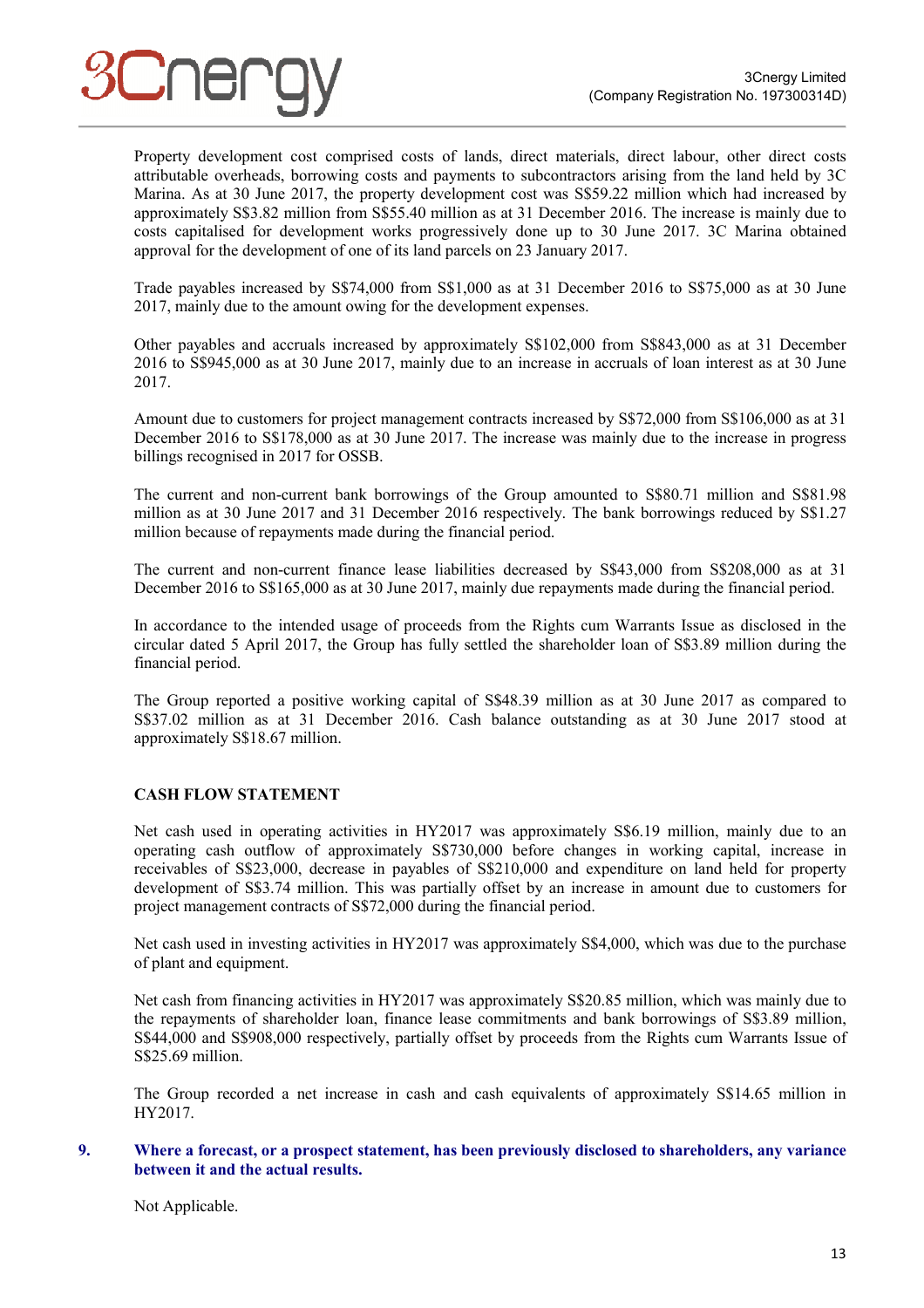# **10. A commentary at the date of the announcement of the significant trends and competitive conditions of the industry in which the group operates and any known factors or events that may affect the group in the next reporting period and the next 12 months.**

The Group will focus on the development of the CN Lands following completion of the acquisition of 3C Marina on 11 August 2016. The development of the CN Lands will be a long term business proposition for the Group as the development will take place over a period of more than ten years.

The Group continues to expect the property market conditions to remain challenging. However, the Group is positive that the development of the CN Lands may be an opportunity.

# **11. Dividend**

# **(a) Current Financial Period Reported On**

Any dividend declared for the current financial period reported on?

No.

# **(b) Corresponding Period of the Immediately Preceding Financial Year**

Any dividend declared for the corresponding period of the immediately preceding financial year?

No.

### **(c) Whether the dividend is before tax, net of tax or tax-exempt**

Not applicable.

# **(d) Date payable**

Not applicable.

#### **(e) Books closure date**

Not applicable.

# **12. If no dividend has been declared or recommended, a statement to that effect.**

No dividend has been declared or recommended for HY2017.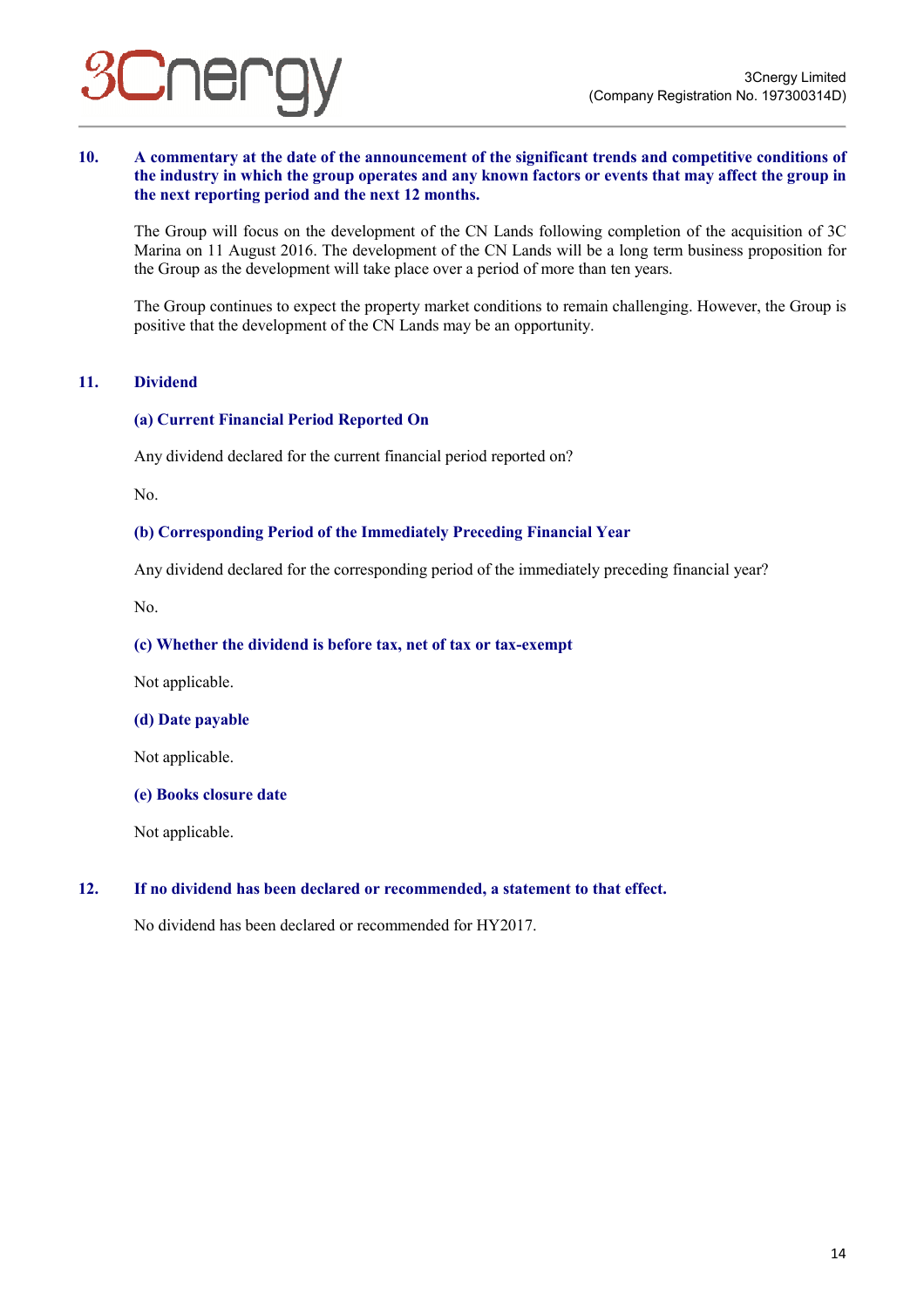### **13. If the Group has obtained a general mandate from shareholders for Interested Person Transactions ("IPTs"), the aggregate value of such transactions as required under Rule 920(1)(a)(ii). If no IPT mandate has been obtained, a statement to that effect.**

The Group had obtained a general mandate from shareholders for IPT which was approved at the Company's geneal meeting on 20 April 2017.

| Name of Interested Person        | Aggregate value of all interested person<br>transactions during the financial year<br>under review (excluding transactions<br>less than S\$100,000 and transactions<br>conducted under Shareholders' general<br>mandate pursuant to Rule 920 of the<br><b>Catalist Rules)</b> | Aggregate value of all<br>interested person transactions<br>conducted under Shareholders'<br>general mandate pursuant to<br>Rule 920 of the Catalist Rules<br>(excluding transactions less<br>than S\$100,000) |  |
|----------------------------------|-------------------------------------------------------------------------------------------------------------------------------------------------------------------------------------------------------------------------------------------------------------------------------|----------------------------------------------------------------------------------------------------------------------------------------------------------------------------------------------------------------|--|
|                                  | S\$                                                                                                                                                                                                                                                                           | S\$                                                                                                                                                                                                            |  |
| Publiq Development Group Sdn Bhd |                                                                                                                                                                                                                                                                               |                                                                                                                                                                                                                |  |
| Project Consultancy Services &   |                                                                                                                                                                                                                                                                               | 191,841                                                                                                                                                                                                        |  |
| recovery of incidentals          |                                                                                                                                                                                                                                                                               |                                                                                                                                                                                                                |  |

# **14. Confirmation pursuant to Rule 720(1) of the Listing Manual**

The Board of Directors of 3Cnergy Limited hereby confirms that the undertakings under Rule 720 (1) of the Listing Manual Section B: Rules of Catalist of the Singapore Exchange Securities Trading Limited, have been obtained from all the directors and executive officers as required in the format set out in Appendix 7H.

# **15. Negative confirmation pursuant to Rule 705(5).**

The Board of Directors (the "Board") of the Company hereby confirm that to the best of its knowledge, nothing has come to the attention of the Board which may render the unaudited financial results for the half year ended 30 June 2017 for the Company and the Group set out above to be false or misleading in any material aspect.

#### **16. Update on the use of compliance placement proceeds**

| Intended use of proceeds                                                                                           | <b>Amount Allocated</b><br><b>S\$'000</b> | <b>Amount utilised</b><br><b>S\$'000</b> | <b>Balance</b><br><b>S\$'000</b> |
|--------------------------------------------------------------------------------------------------------------------|-------------------------------------------|------------------------------------------|----------------------------------|
| Expenses incurred in relation to the 3C Marina<br>Acquisition and Compliance Placement <sup><math>(1)</math></sup> | 761                                       | (691)                                    | 70                               |
| Working Capital <sup><math>(2)</math></sup>                                                                        | 4,264                                     | (3,580)                                  | 684                              |
| First Monthly Repayment of the Term Loans                                                                          |                                           | (3)                                      |                                  |
| Total                                                                                                              | 5,025                                     | (4,271)                                  | 754                              |

#### **Notes:**

- (1) Expenses incurred in relation to the 3C Marina Acquisition and Compliance Placement relate to Professional Fees, Placement Commission and Listing Fees.
- (2) Working Capital consists of payments for Group operating expenses, director fees, staff salaries and related expenses.
- (3) Utilisation of Compliance Placement Proceeds for the first monthly repayment of the Term Loans had been fully restored with the Rights Shares proceeds following the completion of the Rights cum Warrants Issue.